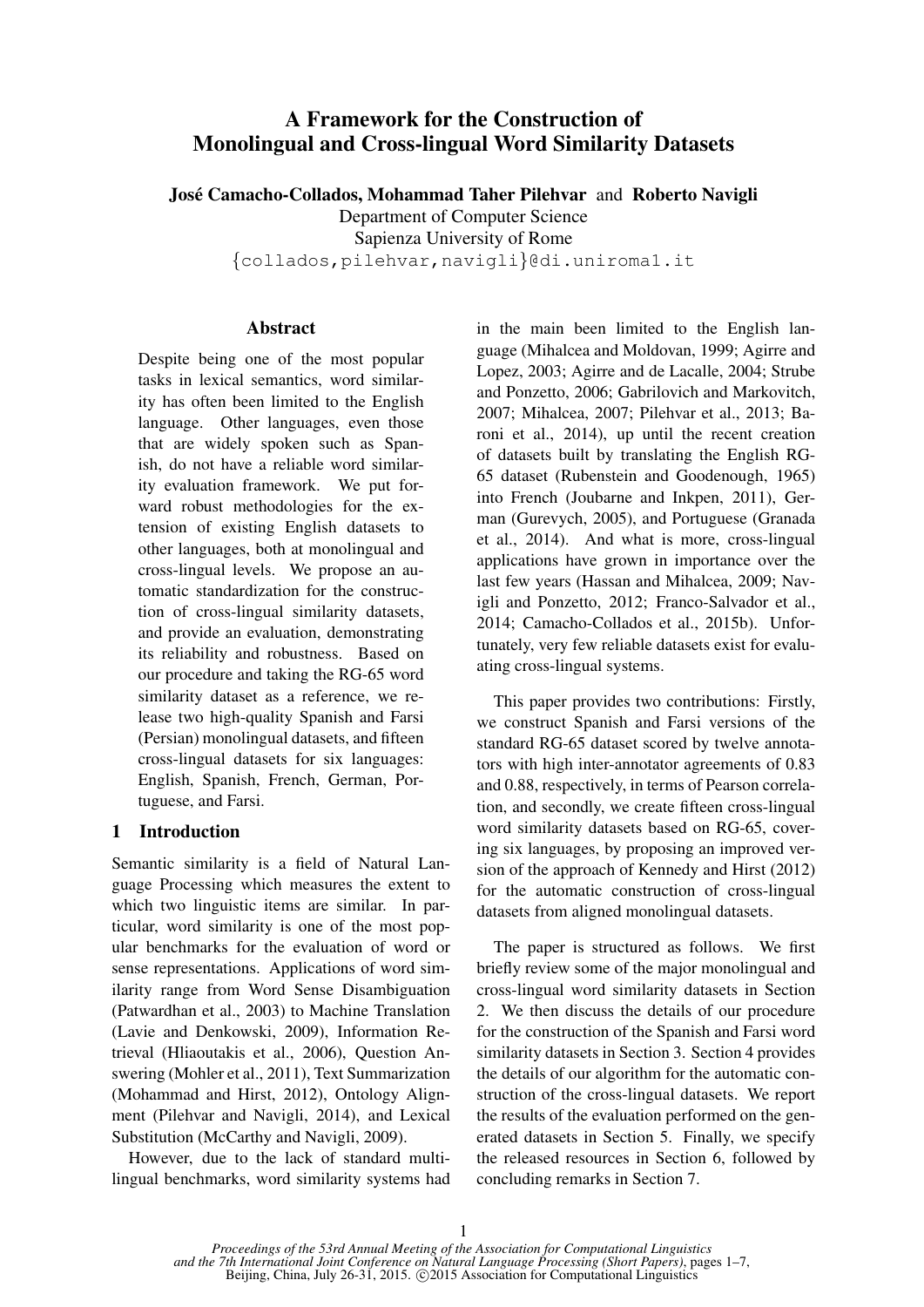## 2 Related Work

Multiple word similarity datasets have been constructed for the English language: MC-30 (Miller and Charles, 1991), WordSim-353 (Finkelstein et al., 2002), MEN (Bruni et al., 2014), and Simlex-999 (Hill et al., 2014). The RG-65 dataset (Rubenstein and Goodenough, 1965) is one of the oldest and most popular word similarity datasets, and has been used as a standard benchmark for measuring the reliability of word and sense representations (Agirre and de Lacalle, 2004; Gabrilovich and Markovitch, 2007; Hassan and Mihalcea, 2011; Pilehvar et al., 2013; Baroni et al., 2014; Camacho-Collados et al., 2015a). The original RG-65 dataset was constructed with the aim of evaluating the degree to which contextual information is correlated with semantic similarity for the English language. Rubenstein and Goodenough (1965) reported an inter-annotator agreement of 0.85 for a subset of fifteen judges (no final inter-annotator agreement for the total fifty-one judges was calculated). The original English RG-65 has also been used as a base for different languages: French (Joubarne and Inkpen, 2011), German (Gurevych, 2005), and Portuguese (Granada et al., 2014). No inter-annotator agreement was calculated for the French version, while the German and Portuguese were reported to have the respective inter-annotator agreements of 0.81 and 0.71 in terms of average pairwise Pearson correlation. Our Spanish version of the RG-65 dataset reports a high inter-annotator agreement of 0.83, while the Farsi version achieves 0.88.

A few works have also focused on the construction of cross-lingual resources. Hassan and Mihalcea (2009) built two sets of cross-lingual datasets by translating the English MC-30 (Miller and Charles, 1991) and the WordSim-353 (Finkelstein et al., 2002) datasets into three languages. However, these datasets have several issues due to their construction procedure. The main problem arises from keeping the original scores from the English dataset in the translated datasets. For instance, the Spanish dataset contains the identical pair *mediodia-mediodia* with a similarity score of 3.42 (in the 0-4 scale). Furthermore, the datasets contain orthographic errors such as *despliege* and the previously mentioned *mediodia* (instead of *de*spliegue and *mediodía*), and nouns translated into words with a different part of speech (e.g., *implement* from the English noun dataset MC-30 translated to the Spanish verb *implementar*). Additionally, the selection of the datasets was not ideal: MC-30 is a small subset of RG-65 and WordSim-353 has been criticized for its annotation scheme, which conflates similarity and relatedness (Hill et al., 2014).

Kennedy and Hirst (2012) proposed an automatic procedure for the construction of a French-English version of RG-65. We refine their approach by also dealing with some issues that may arise in the automatic process. Additionally, we provide an evaluation of the automatic procedure on different languages.

# 3 Building Monolingual Word Similarity **Datasets**

In this section we explain our methodology for the construction of the Spanish and Farsi versions of the English RG-65 dataset (Rubenstein and Goodenough, 1965). The methodology is divided into two main steps: First, the original English dataset is translated into the target language (Section 3.1) and then, the newly translated pairs are scored by human annotators (Section 3.2).

# 3.1 Translating from English to Spanish/Farsi

The translation of RG-65 from English to Spanish and Farsi was performed by, respectively, three English-Spanish and three English-Farsi annotators who were fluent English speakers and native speakers of the target language. The translation procedure was as follows. First, two annotators translated each English pair in the dataset into the target language. Then a third annotator checked for disagreements between the first two translators and picked the more appropriate translation among the two options.

Finally, all three translators met and performed a final check, with specific focus on the following two cases: (1) duplicate pairs in the dataset, and (2) pairs with repeated words. Our goal was to reduce these two cases as much as possible. A final adjudication was performed accordingly. We note that there remain three pairs with identical words in both Spanish and Farsi datasets, as no suitable translation could be found to distinguish the words in the English pair. For instance, the two words in the pair *midday-noon* translate to the same Spanish word *mediodía*.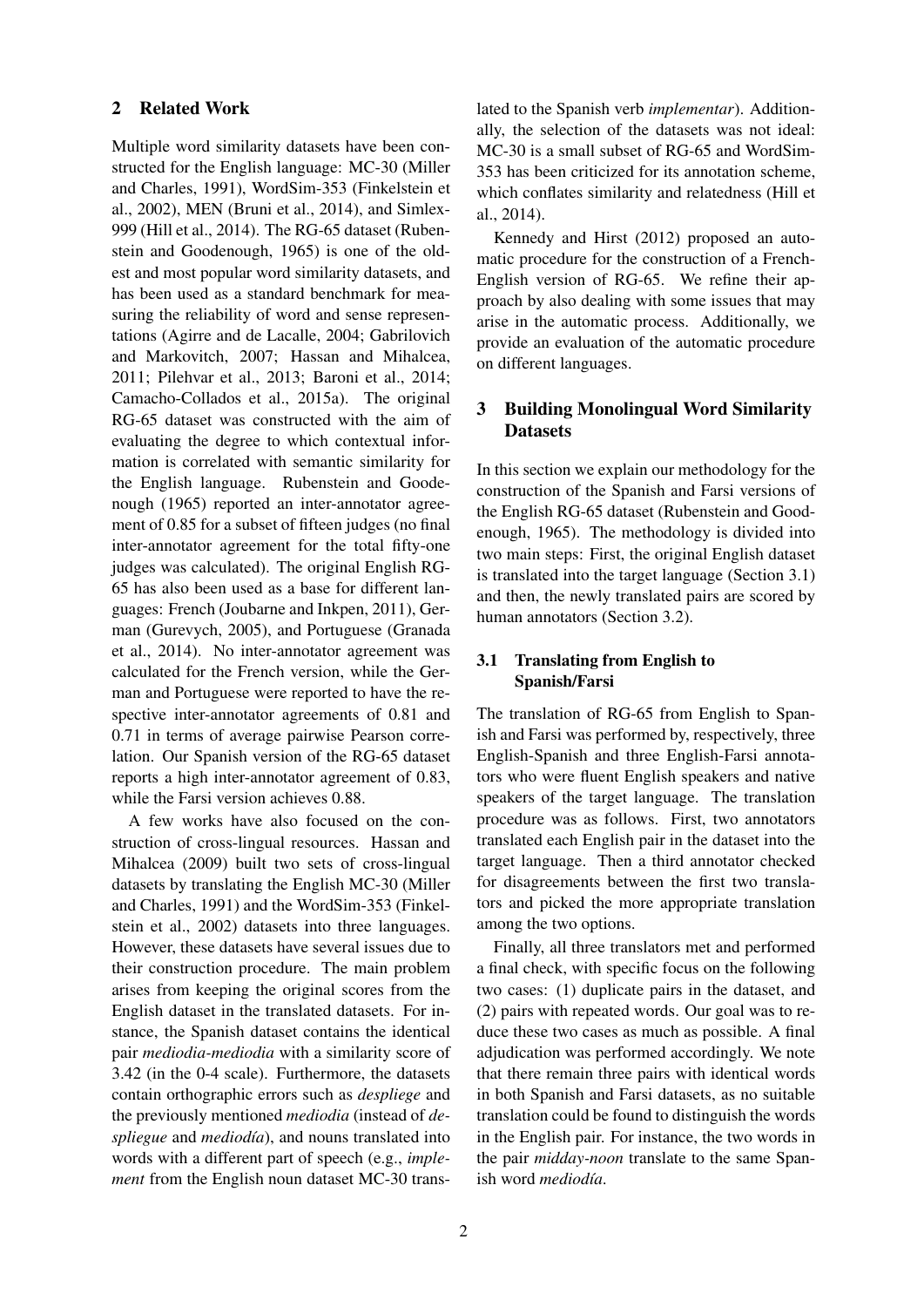| English    |           |      | <b>Spanish</b> |        |      | Farsi   |          |      |
|------------|-----------|------|----------------|--------|------|---------|----------|------|
| noon       | string    | 0.04 | mediodía       | cuerda | 0.00 | ظهر     | نخ       | 0.00 |
| cemetery   | woodland  | 0.79 | cementerio     | bosque | 1.18 | قىرستان | جنگل     | 0.50 |
| mound      | shore     | 0.97 | loma           | orilla | 1.21 | ماهور   | ساحل     | 1.17 |
| food       | rooster   | 1.09 | comida         | gallo  | 1.54 | غذا     | خروس     | 1.00 |
| bird       | woodland  | 1.24 | pájaro         | bosque | 1.67 | يرنده   | بیشه زار | 1.79 |
| glass      | jewel     | 1.78 | cristal        | 10ya   | 1.96 | شيشه    | جواهر    | 1.29 |
| bird       | crane     | 2.63 | pájaro         | grulla | 2.92 | يرنده   | درنا     | 2.83 |
| autograph  | signature | 3.59 | autógrafo      | firma  | 3.46 | امضا    | امضا     | 4.00 |
| automobile | car       | 3.92 | automóvil      | coche  | 3.92 | خودرو   | ماشين    | 3.88 |

Table 1: Sample word pairs from the English and the newly created Spanish and Farsi RG-65 datasets.

#### 3.2 Scoring the dataset

Twelve native Spanish speakers were asked to evaluate the similarity for the Spanish translations. In order to obtain a more global distribution of judges, we included judges both both Spain and Latin America. As far as the Farsi dataset was concerned, twelve Farsi native speakers scored the newly translated pairs. The guidelines provided to the annotators were based on the recent SemEval task on Cross-Level Semantic Similarity (Jurgens et al., 2014), which provides clear indications in order to distinguish similarity and relatedness. The annotators were allowed to give scores from 0 to 4, with a step size of 0.5.

Table 1 shows example pairs with their corresponding scores from the English and the newly created Spanish and Farsi versions of the RG-65 dataset. As we can see from the table, the scores across languages are not necessarily identical, with small, in a few cases significant, differences between the corresponding scores. This is due to the fact that associated senses with words do not hold one-to-one correspondence across different languages. This renders the approach of Hassan and Mihalcea (2009) insufficiently accurate for handling these differences.

# 4 Automatic Creation of Cross-lingual Similarity Datasets

In this section we present our automatic method for building cross-lingual datasets. Although being targeted at building semantic similarity datasets, the algorithm is task-independent, so it may also be used for any task which measures any

kind of relation between two linguistic items in a numerical way.

Kennedy and Hirst (2012) proposed a method which exploits two aligned monolingual word similarity datasets for the construction of a French-English cross-lingual dataset. We followed their initial idea and proposed a generalization of the approach which would be capable of automatically constructing reliable cross-lingual similarity datasets for any pair of languages.

Algorithm. Algorithm 1 shows our procedure for constructing a cross-lingual dataset starting from two monolingual datasets. Note that the pairs in the two monolingual datasets should be previously aligned. Specifically, we refer to each dataset D as  $\{P_D, S_D\}$ , where  $P_D$  is the set of pairs and  $S_D$  is a function mapping each pair in  $P_D$  to a value on a similarity scale (0-4 for RG-65). For each two aligned pairs *a-b* and *a'-b'* across the two datasets, if the difference in the corresponding scores is greater than a quarter of the similarity scale size (1.0 in RG-65), the pairs are not considered (line 7) and therefore discarded. Otherwise, two new pairs *a-b'* and *a'-b* are created with a score equal to the average of the two original pairs' scores (lines 8-11 and 15-18). In the case of repeated pairs, we merge them into a single pair with a similarity equal to their average score (lines 12-14 and lines 19-21).

By following this procedure we created fifteen cross-lingual datasets based on the RG-65 word similarity datasets for English, French, German, Spanish, Portuguese, and Farsi. Table 2 shows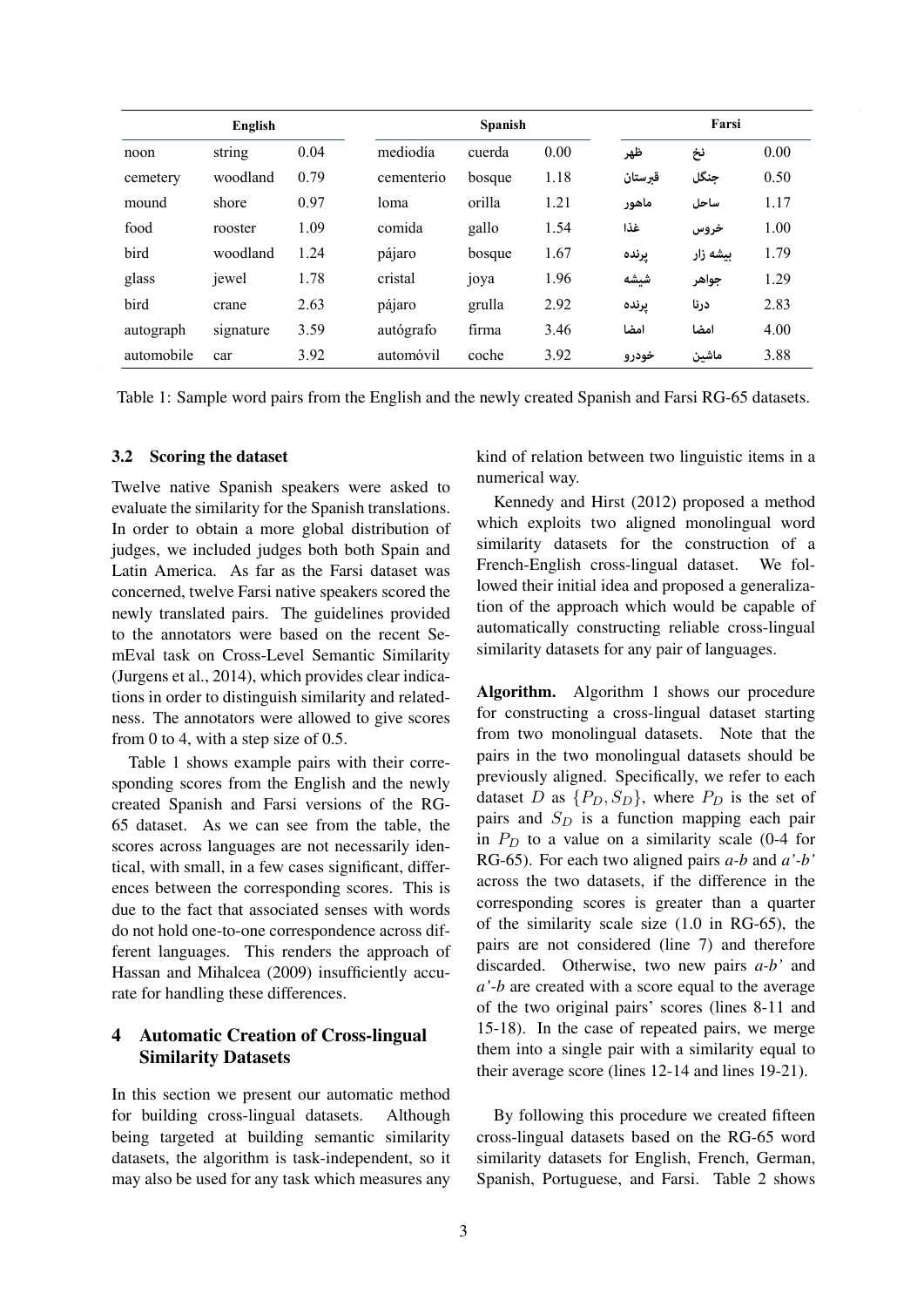Algorithm 1 Automatic construction of crosslingual similarity datasets

- **Input:** two aligned datasets  $D = \{P_D, S_D\}$  and  $D' =$  ${P_{D', S_{D'}}}$ , where  $P_X$  is the set of pairs in dataset X and  $S_X$  is the mapping of these pairs to their corresponding scores.
- **Output:** a cross-lingual semantic similarity dataset  $C =$  $\{P_C, S_C\}$
- 1:  $P_C \leftarrow \emptyset$
- 2: Define *Cnt*, which counts how many times an output cross-lingual pair is repeated
- 3: **for each** aligned pairs  $(a, b) \in P_D$ ,  $(a', b') \in P_{D'}$

4:  $score = S_D(a, b)$ 

- 5:  $score' = S_{D'}(a', b')$
- 6:  $avg\_score = (score + score')/2$
- 7: **if**  $|score score'| \leq size(sim\_scale)/4$  then 8: if  $(a, b') \notin P_C$  then 9:  $P_C \leftarrow P_C \cup \{(a, b')\}$ 10:  $S_C(a, b') = avg\_score$ 11:  $Cnt(a, b') = 1$ 12: else 13:  $S_C(a, b') = \frac{(S_C(a, b') \times Cnt(a, b')) + avg\_score}{Cnt(a, b') + 1}$  $Cnt(a,b')+1$ 14:  $Cnt(a, b') + +$ 15: **if**  $(a', b) \notin P_C$  then 16:  $P_C \leftarrow P_C \cup \{(a', b)\}$ 17:  $S_C(a', b) = avg\_score$ 18:  $Cnt(a', b) = 1$ 19: else 20:  $S_C(a', b) = \frac{(S_C(a', b) \times Cnt(a', b)) + avg\_score}{Cnt(a', b) + 1}$ 21:  $Cnt(a', b) + +$ 22: return  $\{P_C, S_C\}$

the number of word pairs for each cross-lingual dataset. Note that there is not a single pair of languages whose total count reaches the maximum number of possible word pairs, i.e., 130. This is due, on the one hand, to language peculiarities resulting in some pairs having significant score difference across languages (higher than 1 on the 0-4 scale), and, on the other hand, to the repetition of some pairs occurring as a result of the automatic creation process, a problem which is handled by our algorithm.

Table 3 shows sample pairs with their corresponding similarity scores from four of the cross-lingual datasets: Spanish-English, Spanish-French, Spanish-German, and English-Farsi. These cross-lingual datasets are constructed on the basis of our newly-generated Spanish and Farsi monolingual datasets (see Section 3). The quality of these four datasets is evaluated in Section 5.2.

|           |                                   | FR DE ES PT FA                |             |     |
|-----------|-----------------------------------|-------------------------------|-------------|-----|
|           |                                   | <b>EN</b> 100 125 126 120 120 |             |     |
| FR        |                                   | 96 103 92 100                 |             |     |
| DE        | <b>Contract Contract Contract</b> |                               | 125 118 122 |     |
| ES        |                                   |                               | 113 122     |     |
| <b>PT</b> |                                   |                               |             | 122 |

Table 2: Number of word pairs for each crosslingual dataset (EN: English, FR: French, DE: German, ES: Spanish, PT: Portuguese, FA: Farsi).

## 5 Evaluation

#### 5.1 Spanish and Farsi Monolingual Datasets

The inter-annotator agreements according to the average pairwise Pearson correlation among the judges for the newly created Spanish and Farsi datasets are, respectively, 0.83 and 0.88, which may be used as upper bounds for evaluating automatic systems. Our further analysis revealed that for both datasets no annotator obtained an average Pearson correlation with the rest of the annotators lower than 0.80, which attests to the reliability of our judges and guidelines. The German (Gurevych, 2005) and Portuguese (Granada et al., 2014) versions of the RG-65 dataset reported a lower inter-annotator agreement of 0.81 and 0.71, respectively, whereas the original English RG-65 (Rubenstein and Goodenough, 1965) reported an inter-annotator agreement of 0.85 for a subset of fifteen judges. As also mentioned earlier, the French version (Joubarne and Inkpen, 2011) did not report any inter-annotator agreement.

#### 5.2 Cross-lingual Datasets

Along with the monolingual evaluation, we also performed an evaluation on four of the automatically created cross-lingual datasets. The evaluated language pairs were Spanish-English, Spanish-French, Spanish-German, and English-Farsi. In each case a proficient speaker of both languages was selected to carry out the evaluation. The Pearson correlations of the human judges with the automatically generated scores were 0.89 for Spanish-English, 0.94 for Spanish-French, 0.91 for Spanish-German, and 0.92 for English-Farsi, showing the reliability of our cross-lingual dataset creation process and reinforcing the quality of the newly created monolingual datasets.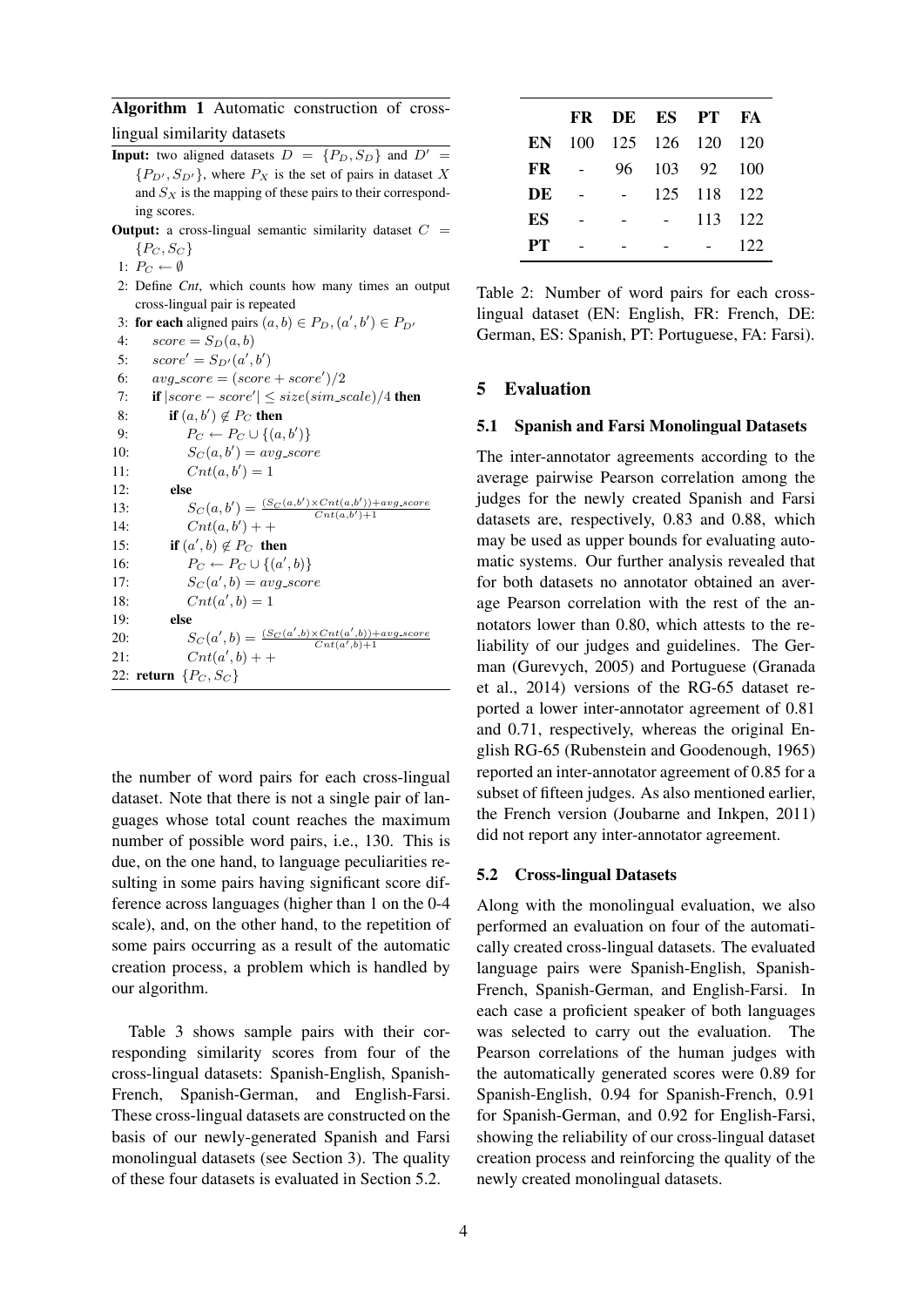| ES         | EN        |      | ES      | FR     |      |
|------------|-----------|------|---------|--------|------|
| monje      | assylum   | 0.41 | cuerda  | midi   | 0.00 |
| bosque     | bird      | 1.46 | chico   | sage   | 0.54 |
| viaje      | car       | 1.74 | comida  | coq    | 1.08 |
| hermano    | monk      | 2.25 | hermano | gars   | 1.71 |
| pollo      | rooster   | 3.36 | grulla  | oiseau | 2.67 |
| cementerio | graveyard | 3.94 | chaval  | garçon | 3.88 |
| ES         | DE        |      | EN      | FA     |      |
| orilla     | autogramm |      |         |        |      |
|            |           | 0.02 | mound   | اجاق   | 0.07 |
| caldera    | werkzeug  | 1.04 | coast   | جنگل   | 1.03 |
| pájaro     | wald      | 1.65 | journey | ماشين  | 1.53 |
| coche      | fahrt     | 2.34 | food    | ميوه   | 2.56 |
| cojín      | kissen    | 3.21 | stove   | کوره   | 3.10 |

Table 3: Example pairs from the Spanish-English, Spanish-French, Spanish-German, and English-Farsi cross-lingual word similarity datasets (EN: English, FR: French, DE: German, ES: Spanish, FA: Farsi).

# 6 Release of the Resources

All the resources obtained as a result of this work are freely downloadable and available to the research community at http://lcl. uniroma1.it/similarity-datasets/.

Among these resources we include the newly created Spanish and Farsi word similarity datasets, together with the annotation guidelines used during the creation of the datasets. Our algorithm for the automatic creation of cross-lingual datasets (Algorithm 1) is provided as an easy-touse Python script. Finally, we also release the fifteen cross-lingual datasets built by using this algorithm, including Spanish, English, French, German, Portuguese, and Farsi languages.

### 7 Conclusion

We developed two versions of the standard RG-65 dataset in Spanish and Farsi. We also proposed and evaluated an automatic method for creating cross-lingual semantic similarity datasets. Thanks to this method, we release fifteen cross-lingual datasets for pairs of languages including English, Spanish, French, German, Portuguese, and Farsi. All these datasets are intended for use as a standard benchmark (as RG-65 already is for the English language) for evaluating word or sense representations and, more specifically, word similarity systems, not only for languages other than English, but also across different languages.

## Acknowledgments



The authors gratefully acknowledge erc the support of the ERC Starting Grant MultiJEDI No. 259234.

We would like to thank Leyli Badiei, Núria Bel, Alicia Burga, Marcos Camacho, Angela Collados, ´ José Cuenca, Luis Espinosa, Darío Garigliotti, Afsaneh Hojjat, Ignacio Iacobacci, Amin Lak, Montserrat Marimon, Javier Martínez, Ali Orang, Ana Osorio, Lluís Padró, Abdolhamid, Razieh, and Zahra Pilehvar, Mohammad Sadegh Rasooli, Molood Sadat Safavi, Mohammad Shojafar, Hossein Soleimani, and Fatemeh Torabi Asr for their help in the construction and evaluation of the word similarity datasets. We would also like to thank Jim McManus for his comments on the manuscript.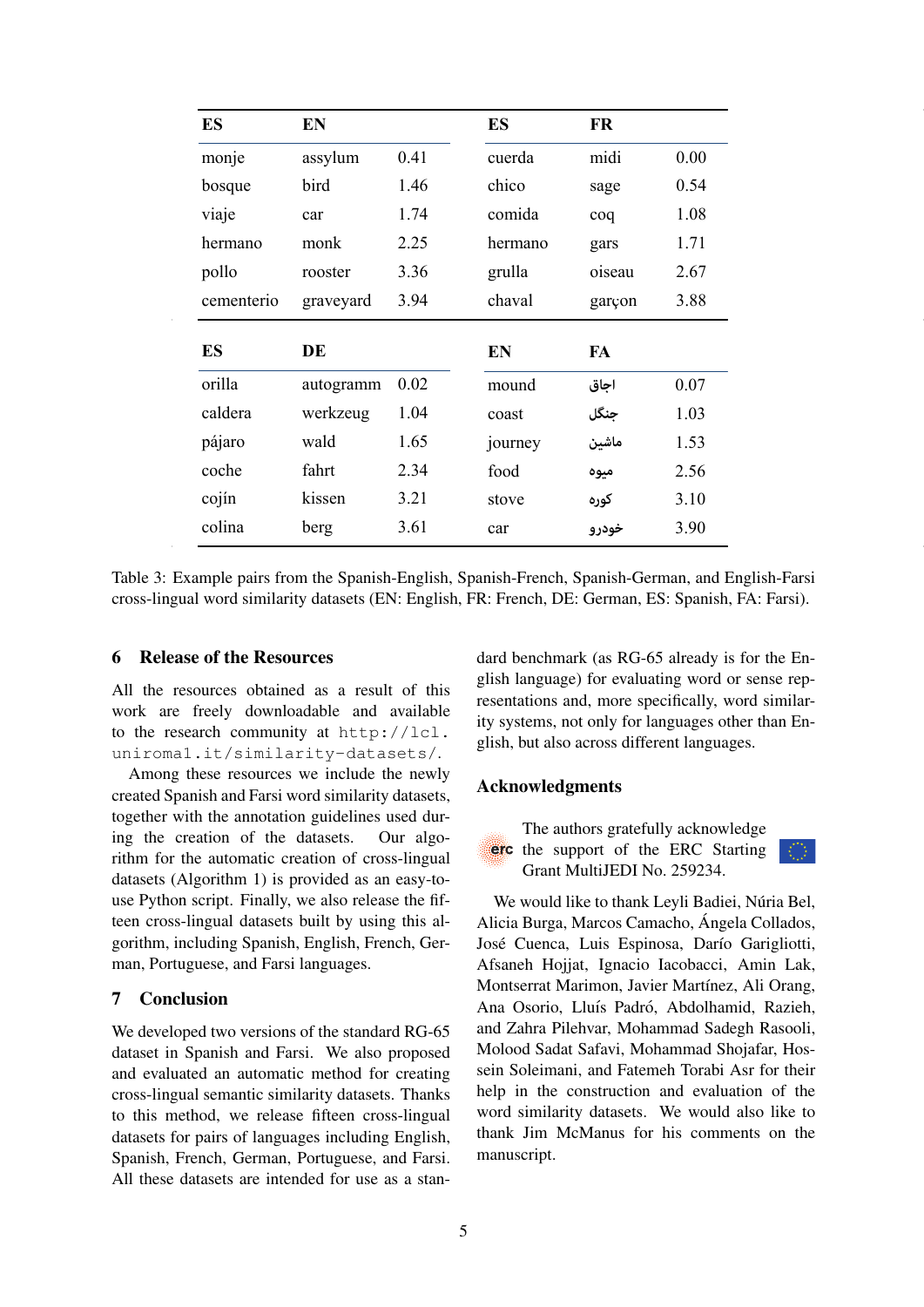#### References

- Eneko Agirre and Oier Lopez de Lacalle. 2004. Publicly available topic signatures for all WordNet nominal senses. In *Proceedings of LREC*, pages 1123– 1126, Lisbon, Portugal.
- Eneko Agirre and Oier Lopez. 2003. Clustering Word-Net word senses. In *Proceedings of Recent Advances in Natural Language Processing*, pages 121– 130, Borovets, Bulgaria.
- Marco Baroni, Georgiana Dinu, and Germán Kruszewski. 2014. Don't count, predict! a systematic comparison of context-counting vs. context-predicting semantic vectors. In *Proceedings of ACL*, pages 238–247, Baltimore, Maryland.
- Elia Bruni, Nam-Khanh Tran, and Marco Baroni. 2014. Multimodal distributional semantics. *Journal of Artificial Intelligence Research*, 49:1–47.
- Jose Camacho-Collados, Mohammad Taher Pilehvar, ´ and Roberto Navigli. 2015a. NASARI: a Novel Approach to a Semantically-Aware Representation of Items. In *Proceedings of NAACL*, pages 567–577, Denver, USA.
- Jose Camacho-Collados, Mohammad Taher Pilehvar, ´ and Roberto Navigli. 2015b. A unified multilingual semantic representation of concepts. In *Proceedings of ACL*, Beijing, China.
- Lev Finkelstein, Gabrilovich Evgenly, Matias Yossi, Rivlin Ehud, Solan Zach, Wolfman Gadi, and Ruppin Eytan. 2002. Placing search in context: The concept revisited. *ACM Transactions on Information Systems*, 20(1):116–131.
- Marc Franco-Salvador, Paolo Rosso, and Roberto Navigli. 2014. A knowledge-based representation for cross-language document retrieval and categorization. In *Proceedings of the* 14th *Conference on European chapter of the Association for Computational Linguistics (EACL)*, pages 414–423, Gothenburg, Sweden.
- Evgeniy Gabrilovich and Shaul Markovitch. 2007. Computing semantic relatedness using Wikipediabased explicit semantic analysis. In *Proceedings of IJCAI*, pages 1606–1611, Hyderabad, India.
- Roger Granada, Cassia Trojahn, and Renata Vieira. 2014. Comparing semantic relatedness between word pairs in Portuguese using Wikipedia. In *Computational Processing of the Portuguese Language*, pages 170–175. São Carlos/SP, Brazil.
- Iryna Gurevych. 2005. Using the structure of a conceptual network in computing semantic relatedness. In *Proceedings of IJCNLP*, pages 767–778. Jeju Island, Korea.
- Samer Hassan and Rada Mihalcea. 2009. Crosslingual semantic relatedness using encyclopedic knowledge. In *Proceedings of EMNLP*, pages 1192– 1201, Singapore.
- Samer Hassan and Rada Mihalcea. 2011. Semantic Relatedness Using Salient Semantic Analysis. In *Proceedings of AAAI*, pages 884–889, San Francisco, USA.
- Felix Hill, Roi Reichart, and Anna Korhonen. 2014. Simlex-999: Evaluating semantic models with (genuine) similarity estimation. arXiv:1408.3456.
- Angelos Hliaoutakis, Giannis Varelas, Epimenidis Voutsakis, Euripides GM Petrakis, and Evangelos Milios. 2006. Information retrieval by semantic similarity. *International Journal on Semantic Web and Information Systems*, 2(3):55–73.
- Colette Joubarne and Diana Inkpen. 2011. Comparison of semantic similarity for different languages using the Google n-gram corpus and second-order co-occurrence measures. In *Advances in Artificial Intelligence*, pages 216–221. Perth, Australia.
- David Jurgens, Mohammad Taher Pilehvar, and Roberto Navigli. 2014. Semeval-2014 task 3: Cross-level semantic similarity. In *Proceedings of* the 8<sup>th</sup> International Workshop on Semantic Evalu*ation (SemEval 2014), in conjunction with COLING 2014*, pages 17–26, Dublin, Ireland.
- Alistair Kennedy and Graeme Hirst. 2012. Measuring semantic relatedness across languages. In *Proceedings of xLiTe: Cross-Lingual Technologies Workshop at the Neural Information Processing Systems Conference*, pages 1–6, Lake Tahoe, USA.
- Alon Lavie and Michael J. Denkowski. 2009. The Meteor metric for automatic evaluation of Machine Translation. *Machine Translation*, 23(2-3):105– 115.
- Diana McCarthy and Roberto Navigli. 2009. The English lexical substitution task. *Language Resources and Evaluation*, 43(2):139–159.
- Rada Mihalcea and Dan Moldovan. 1999. An automatic method for generating sense tagged corpora. In *Proceedings of AAAI*, pages 461–466, Orlando, Florida, USA.
- Rada Mihalcea. 2007. Using Wikipedia for automatic Word Sense Disambiguation. In *Proc. of NAACL-HLT-07*, pages 196–203, Rochester, NY.
- George A. Miller and Walter G. Charles. 1991. Contextual correlates of semantic similarity. *Language and Cognitive Processes*, 6(1):1–28.
- Saif Mohammad and Graeme Hirst. 2012. Distributional measures of semantic distance: A survey. *CoRR*, abs/1203.1858.
- Michael Mohler, Razvan Bunescu, and Rada Mihalcea. 2011. Learning to grade short answer questions using semantic similarity measures and dependency graph alignments. In *Proceedings of ACL*, pages 752–762, Portland, Oregon.